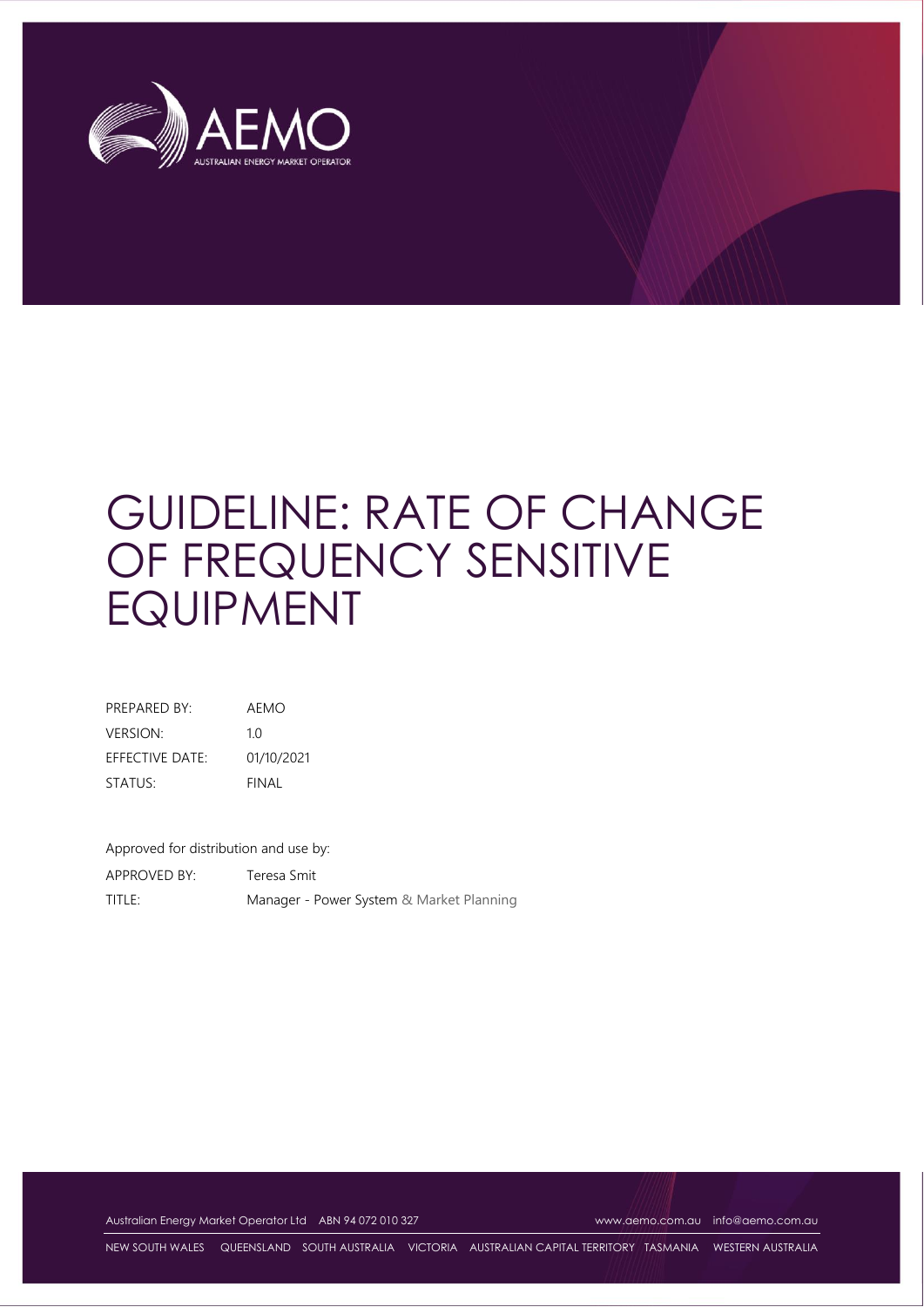

# **VERSION RELEASE HISTORY**

| Version | Effective Date | Summary of Changes |
|---------|----------------|--------------------|
| -1.0    | 1 October 2021 | First Issue        |

# **Copyright**

© 2021 Australian Energy Market Operator Limited. The material in this publication may be used in accordance with the copyright permissions on AEMO's website.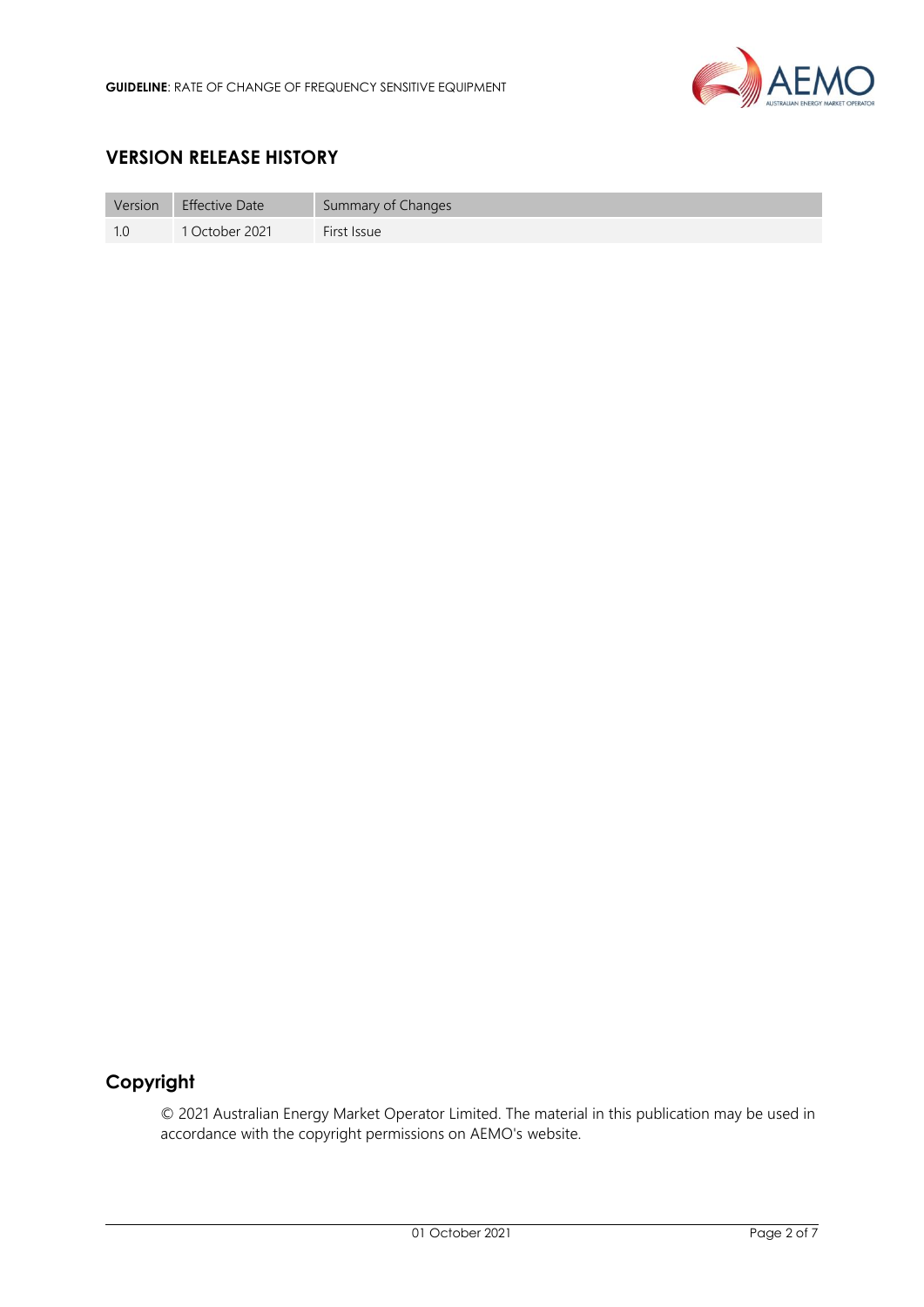

## CONTENTS

| $1_{\cdot}$ | <b>INTRODUCTION</b>             | 4 |
|-------------|---------------------------------|---|
| 1.1.        | Purpose and Scope               | 4 |
| 1.2.        | Definitions and interpretation  | 5 |
| 1.3.        | Related documents               | 6 |
| 2.          | ROCOF SENSITIVE EQUIPMENT       | 6 |
| 2.2.        | Gas and Steam Turbines          | 6 |
| 2.3.        | <b>Power Electronics</b>        | 7 |
| 2.4.        | Static VAr Compensators (SVC's) | 7 |
| 2.5.        | <b>Wind Turbines</b>            | 7 |
| 2.6.        | Relays                          | 7 |
| 2.7.        | <b>Protection Schemes</b>       | 7 |

# **TABLES**

| Table 1 |  |
|---------|--|
|         |  |

# **FIGURES**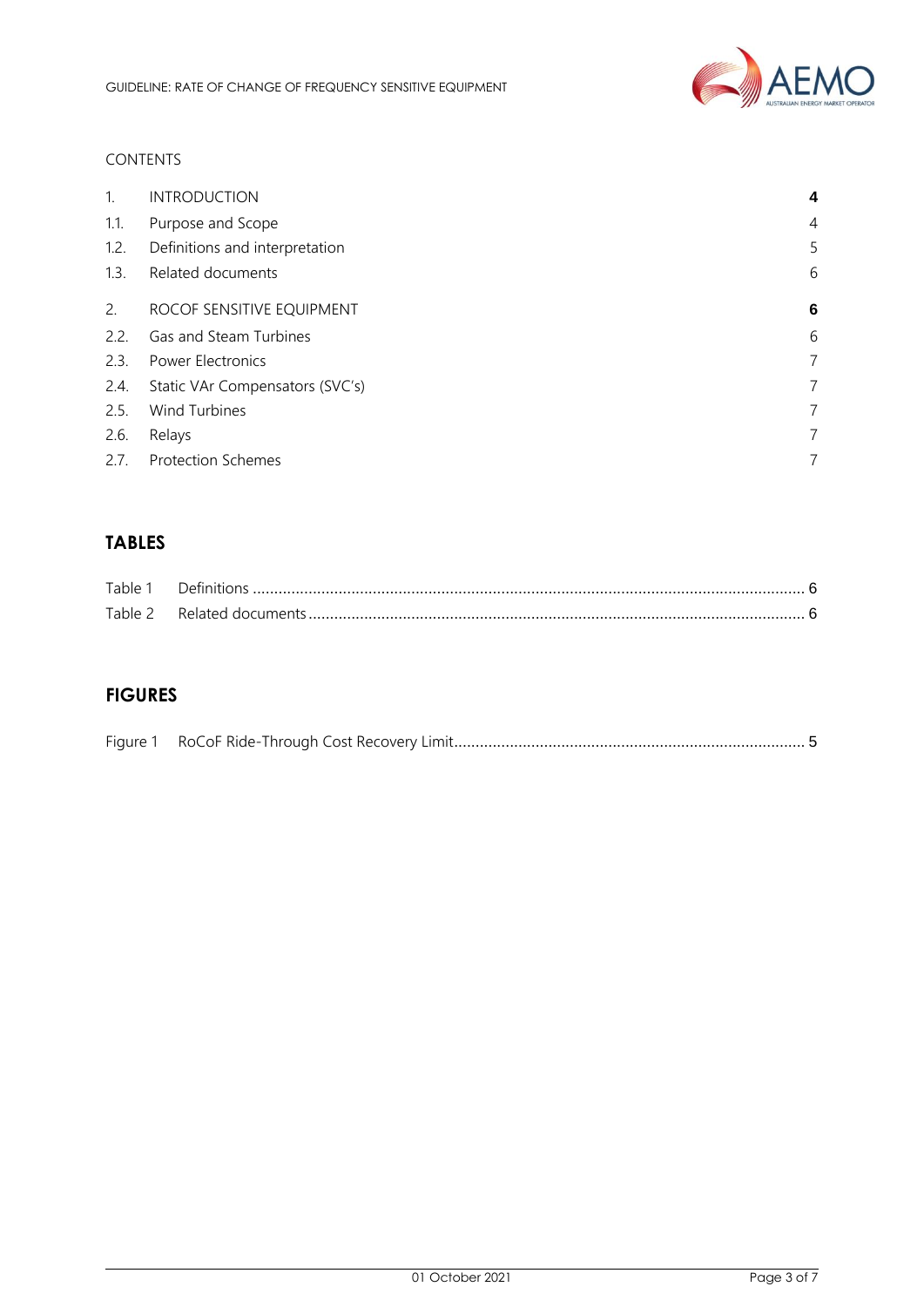

# <span id="page-3-0"></span>**1. INTRODUCTION**

## <span id="page-3-1"></span>**1.1. Purpose and Scope**

- 1.1.1. As part of the Wholesale Electricity Market's (WEM) transition to Security-Constrained Economic Dispatch (SCED) a range of Essential System Services (ESS) will replace the existing suite of Ancillary Services. RoCoF Control Service is new service introduced as part of the Frequency Co-Optimised Essential System Services (FCESS) for the provision of Inertia.
- 1.1.2. The RoCoF Control Service has two functions:
	- (a) To ensure that the Rate of Change of Frequency is restricted to below the Safe RoCoF Limit; and
	- (b) To ensure that minimum Frequency requirements are maintained by allowing a trade-off between the amount of reserve required and the amount of inertia on the power system.
- 1.1.3. Cost recovery for the RoCoF Control Service is from RoCoF Causers, identified by their RoCoF Ride-Through Capability i.e. the ability to withstand up to a specified level of frequency change over 500 milliseconds. Those Facilities with a RoCoF Ride-Through Capability that is below the RoCoF Ride-Through Cost Recovery Limit will be deemed causers of the RoCoF Control Service and will need to contribute to recovery of the costs of the service.
- 1.1.4. The RoCoF Ride-Through Cost Recovery Limit is determined by AEMO in accordance with the FCESS Accreditation WEM Procedure and must be set at least 0.25 Hz over 500 milliseconds higher than the RoCoF Safe Limit (currently 0.25 Hz over 500 milliseconds). It also cannot exceed the RoCoF Upper Limit, which is the worst case RoCoF determined by AEMO in accordance with the FCESS Accreditation WEM Procedure.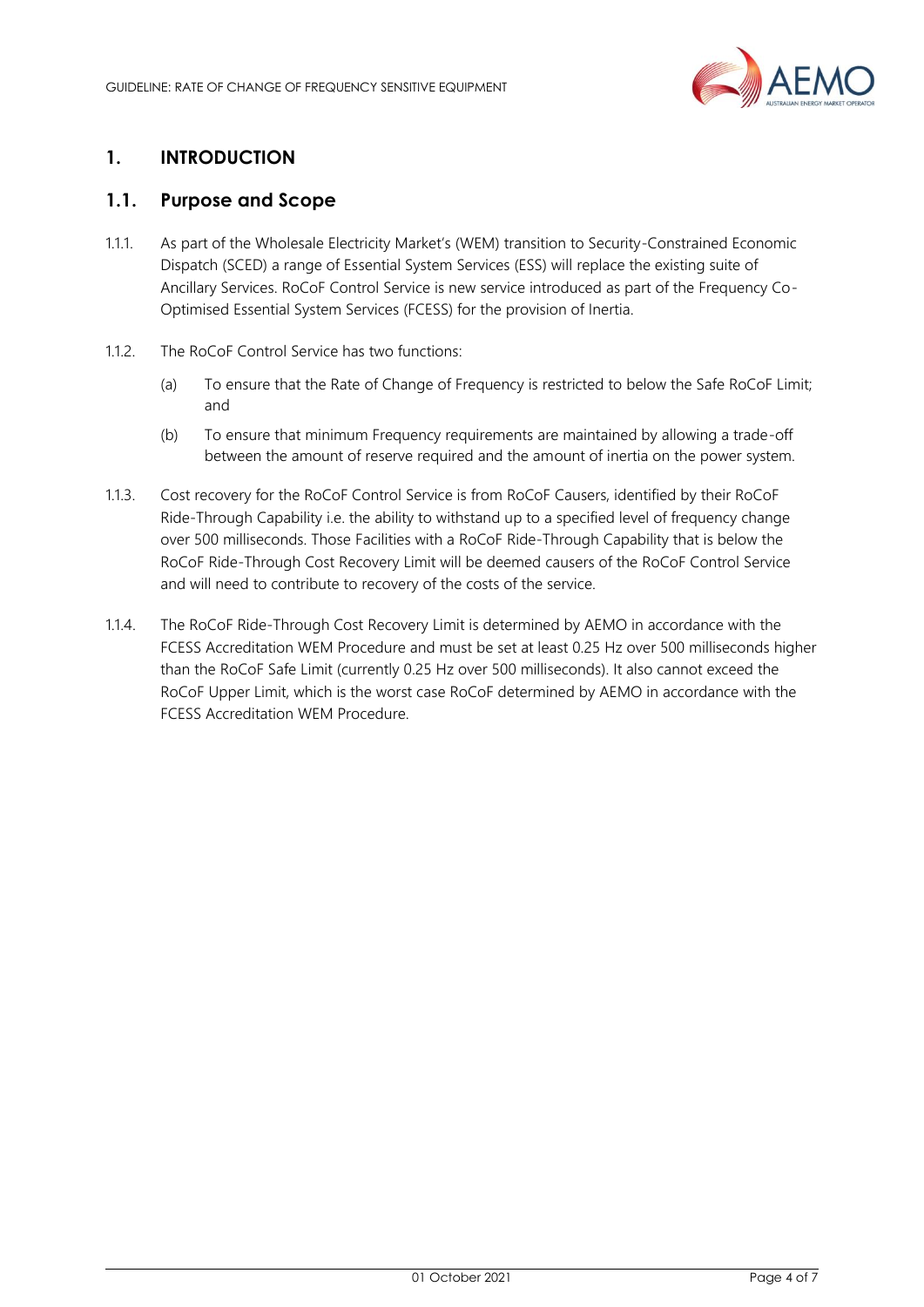



#### <span id="page-4-1"></span>**Figure 1 RoCoF Ride-Through Cost Recovery Limit**

- 1.1.5. The RoCoF Upper Limit and RoCoF Ride-Through Cost Recovery Limit are published on the WEM Webiste.
- 1.1.6. Market Participants and Network Operators can seek accreditation for their Facility in accordance with paragraph 11.2 of the Frequency Co-Optimised Essential System Services Accreditation WEM Procedure. This accreditation can be supported by the following information:
	- (a) for a Facility with a Registered Generator Performance Standard, confirmation that the Market Participant wishes to use the RoCoF for which the Facility can maintain Continuous Uninterrupted Operation over 1 second as specified under that Registered Generator Performance Standard, as the basis for Accreditation;
	- (b) evidence that the Facility has maintained Continuous Uninterrupted Operation under a range of RoCoF events that demonstrate the ability of that Facility to ride through in accordance with the RoCoF Ride-Through Capability that the Market Participant is seeking Accreditation for; or
	- (c) an engineering report, derived from an engineering study, that must contain details of the results and methodology of that engineering study.
- 1.1.7. This RoCoF Sensitive Equipment List provides guidance to Market Participants and Network Operators for identifying equipment forming part of their Facility which may require assessment for RoCoF Ride-Through due to their sensitivity to RoCoF.

## <span id="page-4-0"></span>**1.2. Definitions and interpretation**

- 1.2.1. In this document:
	- (a) terms that are capitalised, but not defined, have the meaning given in the WEM Rules, or for terms not defined in the WEM Rules, the Frequency Co-optimised Essential System Services Accreditation WEM Procedure.
	- (b) to the extent that this document is inconsistent with the WEM Rules or WEM Procedures, the WEM Rules or WEM Procedures prevail to the extent of the inconsistency;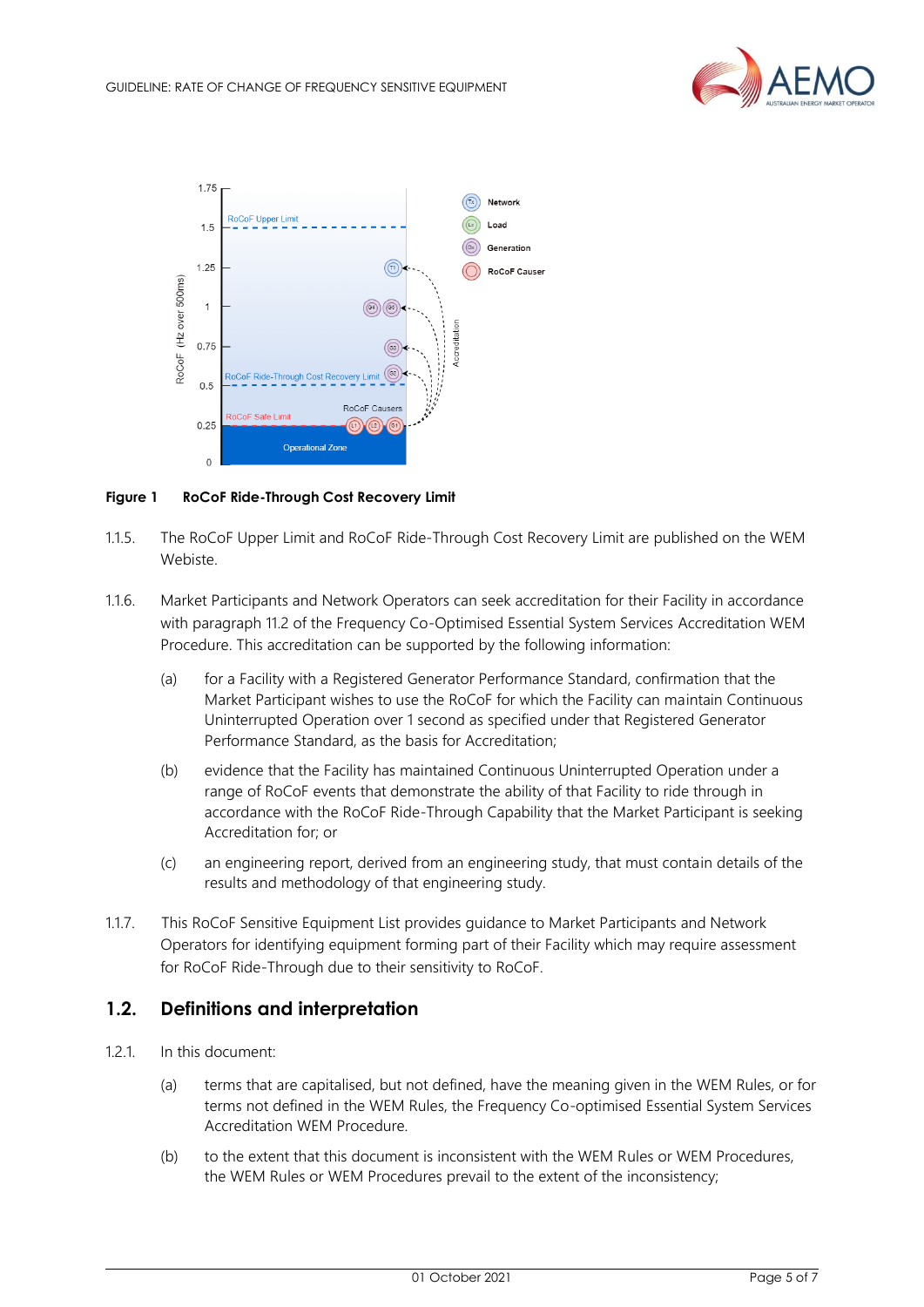

- (c) a reference to the WEM Rules, or WEM Procedures, includes any associated forms required or contemplated by the WEM Rules or WEM Procedures; and
- (d) words expressed in the singular include the plural and vice versa.

#### <span id="page-5-3"></span>**Table 1 Definitions**

| Term           | Definition                      |
|----------------|---------------------------------|
| PV             | photovoltaic                    |
| RoCoF          | Rate of Change of Frequency     |
| <b>STATCOM</b> | Static Synchronous Compensators |
| <b>SVC</b>     | <b>Static VAr Compensators</b>  |

# <span id="page-5-0"></span>**1.3. Related documents**

#### <span id="page-5-4"></span>**Table 2 Related documents**

| Reference                     | Title                                                                            | Location                        |
|-------------------------------|----------------------------------------------------------------------------------|---------------------------------|
| <b>WEM Rules</b>              | Wholesale Electricity Market Rules                                               | <b>Energy Policy WA Website</b> |
| <b>FCESS WEM</b><br>Procedure | WEM Procedure: Frequency Co-Optimised Essential System<br>Services Accreditation | WEM Website                     |
| Other                         | Advisory on Equipment Limits associated with High RoCoF                          | NEM Website                     |

## <span id="page-5-1"></span>**2. ROCOF SENSITIVE EQUIPMENT**

2.1.1. The equipment identified in this document is informed by a report prepared by GE Energy Consulting (Advisory on Equipment Limits associated with High RoCoF). It is recommended that Market Participants and Network Operators review this document and for any relevant equipment, consider the causes of sensitivity to RoCoF and likely impacts to a Facility for which they are seeking accreditation.

## <span id="page-5-2"></span>**2.2. Gas and Steam Turbines**

- 2.2.1. Market Participants and Network Operators should consider the RoCoF Ride-Through Capability of all Gas and Steam Turbines forming part of a Facility for which that Market Participant or Network Operator is seeking accreditation. Consideration should be given to the following:
	- (a) any issues with lean gas blowout under high RoCoF Events (upward);
	- (b) compressor surge;
	- (c) power system stabilisers; and
	- (d) operation of anti-islanding.